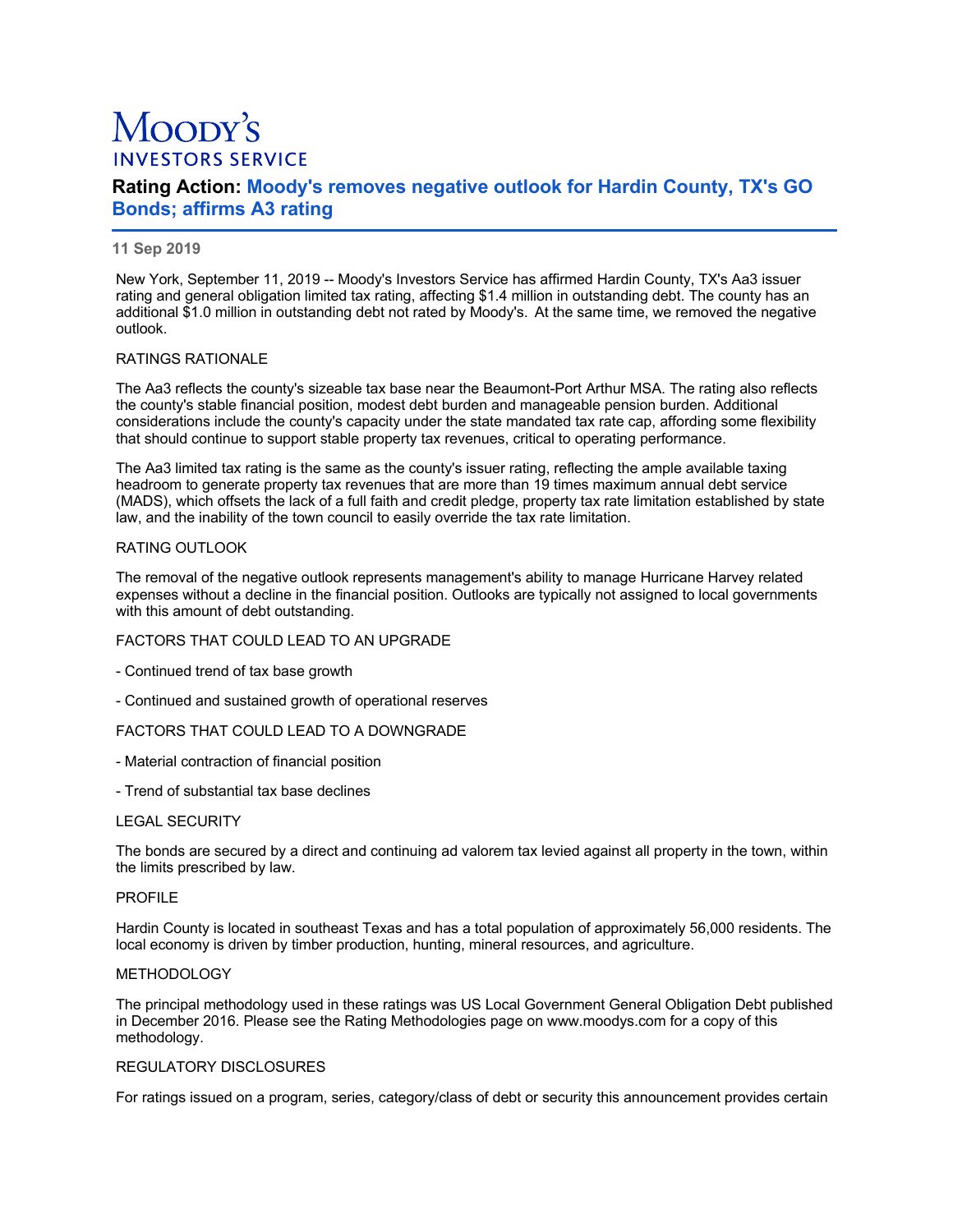regulatory disclosures in relation to each rating of a subsequently issued bond or note of the same series, category/class of debt, security or pursuant to a program for which the ratings are derived exclusively from existing ratings in accordance with Moody's rating practices. For ratings issued on a support provider, this announcement provides certain regulatory disclosures in relation to the credit rating action on the support provider and in relation to each particular credit rating action for securities that derive their credit ratings from the support provider's credit rating. For provisional ratings, this announcement provides certain regulatory disclosures in relation to the provisional rating assigned, and in relation to a definitive rating that may be assigned subsequent to the final issuance of the debt, in each case where the transaction structure and terms have not changed prior to the assignment of the definitive rating in a manner that would have affected the rating. For further information please see the ratings tab on the issuer/entity page for the respective issuer on www.moodys.com.

Regulatory disclosures contained in this press release apply to the credit rating and, if applicable, the related rating outlook or rating review.

Please see www.moodys.com for any updates on changes to the lead rating analyst and to the Moody's legal entity that has issued the rating.

Please see the ratings tab on the issuer/entity page on www.moodys.com for additional regulatory disclosures for each credit rating.

Catherine Nicolosi Lead Analyst Regional PFG Dallas Moody's Investors Service, Inc. Plaza Of The Americas 600 North Pearl St. Suite 2165 Dallas 75201 US JOURNALISTS: 1 212 553 0376 Client Service: 1 212 553 1653

Robert Weber Additional Contact Regional PFG Northeast JOURNALISTS: 1 212 553 0376 Client Service: 1 212 553 1653

Releasing Office: Moody's Investors Service, Inc. 250 Greenwich Street New York, NY 10007 U.S.A JOURNALISTS: 1 212 553 0376 Client Service: 1 212 553 1653



© 2019 Moody's Corporation, Moody's Investors Service, Inc., Moody's Analytics, Inc. and/or their licensors and affiliates (collectively, "MOODY'S"). All rights reserved.

**CREDIT RATINGS ISSUED BY MOODY'S INVESTORS SERVICE, INC. AND ITS RATINGS AFFILIATES ("MIS") ARE MOODY'S CURRENT OPINIONS OF THE RELATIVE FUTURE CREDIT RISK OF ENTITIES, CREDIT COMMITMENTS, OR DEBT OR DEBT-LIKE SECURITIES, AND MOODY'S PUBLICATIONS MAY INCLUDE MOODY'S CURRENT OPINIONS OF THE RELATIVE FUTURE CREDIT RISK OF ENTITIES, CREDIT COMMITMENTS, OR DEBT OR DEBT-LIKE SECURITIES. MOODY'S DEFINES CREDIT RISK AS THE RISK THAT AN ENTITY MAY NOT MEET ITS CONTRACTUAL FINANCIAL OBLIGATIONS AS THEY COME DUE AND ANY ESTIMATED FINANCIAL LOSS IN THE EVENT OF DEFAULT OR IMPAIRMENT. SEE MOODY'S RATING SYMBOLS AND DEFINITIONS PUBLICATION FOR INFORMATION ON THE TYPES OF**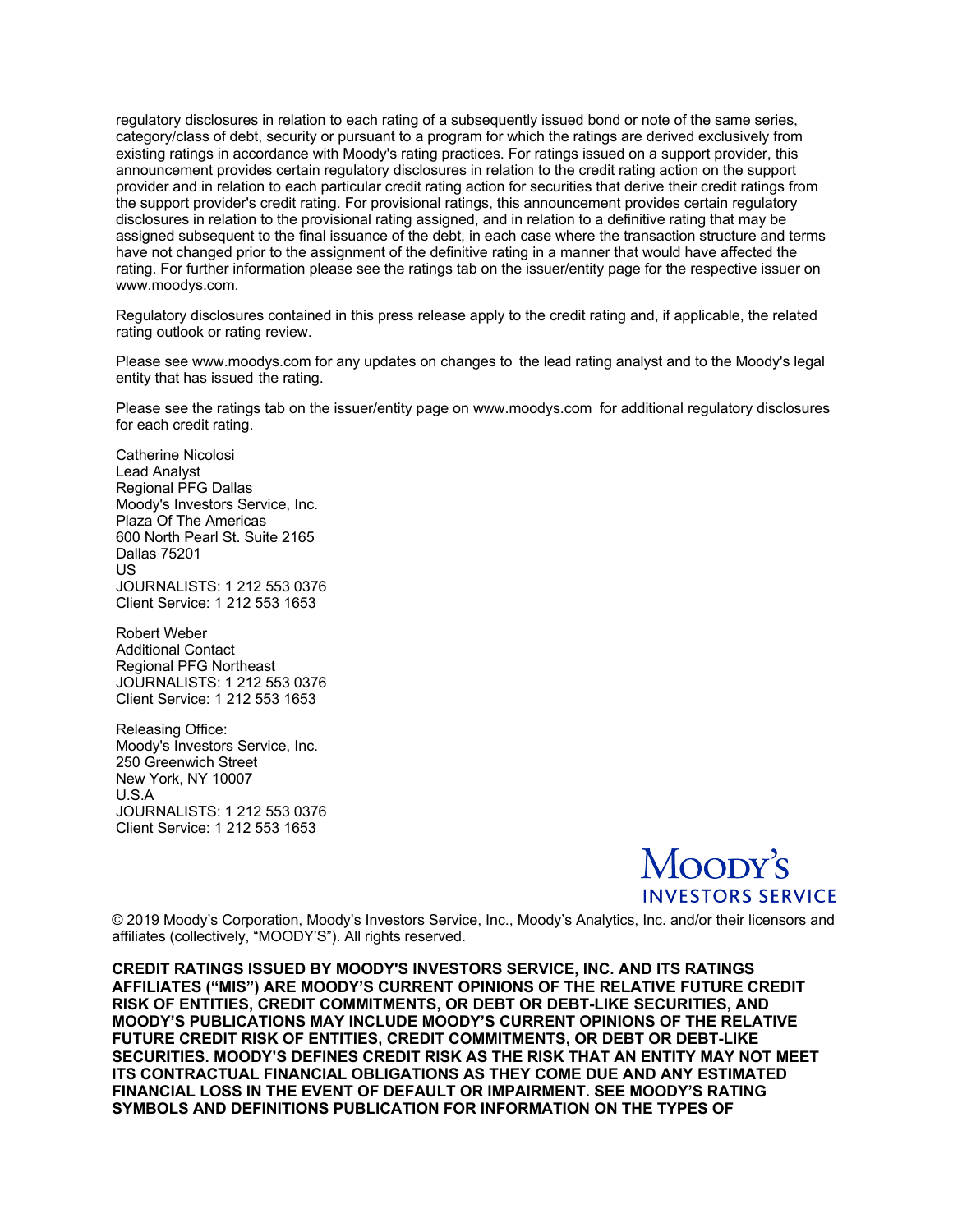**CONTRACTUAL FINANCIAL OBLIGATIONS ADDRESSED BY MOODY'S RATINGS. CREDIT RATINGS DO NOT ADDRESS ANY OTHER RISK, INCLUDING BUT NOT LIMITED TO: LIQUIDITY RISK, MARKET VALUE RISK, OR PRICE VOLATILITY. CREDIT RATINGS AND MOODY'S OPINIONS INCLUDED IN MOODY'S PUBLICATIONS ARE NOT STATEMENTS OF CURRENT OR HISTORICAL FACT. MOODY'S PUBLICATIONS MAY ALSO INCLUDE QUANTITATIVE MODEL-BASED ESTIMATES OF CREDIT RISK AND RELATED OPINIONS OR COMMENTARY PUBLISHED BY MOODY'S ANALYTICS, INC. CREDIT RATINGS AND MOODY'S PUBLICATIONS DO NOT CONSTITUTE OR PROVIDE INVESTMENT OR FINANCIAL ADVICE, AND CREDIT RATINGS AND MOODY'S PUBLICATIONS ARE NOT AND DO NOT PROVIDE RECOMMENDATIONS TO PURCHASE, SELL, OR HOLD PARTICULAR SECURITIES. NEITHER CREDIT RATINGS NOR MOODY'S PUBLICATIONS COMMENT ON THE SUITABILITY OF AN INVESTMENT FOR ANY PARTICULAR INVESTOR. MOODY'S ISSUES ITS CREDIT RATINGS AND PUBLISHES MOODY'S PUBLICATIONS WITH THE EXPECTATION AND UNDERSTANDING THAT EACH INVESTOR WILL, WITH DUE CARE, MAKE ITS OWN STUDY AND EVALUATION OF EACH SECURITY THAT IS UNDER CONSIDERATION FOR PURCHASE, HOLDING, OR SALE.** 

MOODY'S CREDIT RATINGS AND MOODY'S PUBLICATIONS ARE NOT INTENDED FOR USE BY RETAIL INVESTORS AND IT WOULD BE RECKLESS AND INAPPROPRIATE FOR RETAIL INVESTORS TO USE MOODY'S CREDIT RATINGS OR MOODY'S PUBLICATIONS WHEN MAKING AN INVESTMENT DECISION. IF IN DOUBT YOU SHOULD CONTACT YOUR FINANCIAL OR OTHER PROFESSIONAL ADVISER.

ALL INFORMATION CONTAINED HEREIN IS PROTECTED BY LAW, INCLUDING BUT NOT LIMITED TO, COPYRIGHT LAW, AND NONE OF SUCH INFORMATION MAY BE COPIED OR OTHERWISE REPRODUCED, REPACKAGED, FURTHER TRANSMITTED, TRANSFERRED, DISSEMINATED, REDISTRIBUTED OR RESOLD, OR STORED FOR SUBSEQUENT USE FOR ANY SUCH PURPOSE, IN WHOLE OR IN PART, IN ANY FORM OR MANNER OR BY ANY MEANS WHATSOEVER, BY ANY PERSON WITHOUT MOODY'S PRIOR WRITTEN CONSENT.

CREDIT RATINGS AND MOODY'S PUBLICATIONS ARE NOT INTENDED FOR USE BY ANY PERSON AS A BENCHMARK AS THAT TERM IS DEFINED FOR REGULATORY PURPOSES AND MUST NOT BE USED IN ANY WAY THAT COULD RESULT IN THEM BEING CONSIDERED A BENCHMARK.

All information contained herein is obtained by MOODY'S from sources believed by it to be accurate and reliable. Because of the possibility of human or mechanical error as well as other factors, however, all information contained herein is provided "AS IS" without warranty of any kind. MOODY'S adopts all necessary measures so that the information it uses in assigning a credit rating is of sufficient quality and from sources MOODY'S considers to be reliable including, when appropriate, independent third-party sources. However, MOODY'S is not an auditor and cannot in every instance independently verify or validate information received in the rating process or in preparing the Moody's publications.

To the extent permitted by law, MOODY'S and its directors, officers, employees, agents, representatives, licensors and suppliers disclaim liability to any person or entity for any indirect, special, consequential, or incidental losses or damages whatsoever arising from or in connection with the information contained herein or the use of or inability to use any such information, even if MOODY'S or any of its directors, officers, employees, agents, representatives, licensors or suppliers is advised in advance of the possibility of such losses or damages, including but not limited to: (a) any loss of present or prospective profits or (b) any loss or damage arising where the relevant financial instrument is not the subject of a particular credit rating assigned by MOODY'S.

To the extent permitted by law, MOODY'S and its directors, officers, employees, agents, representatives, licensors and suppliers disclaim liability for any direct or compensatory losses or damages caused to any person or entity, including but not limited to by any negligence (but excluding fraud, willful misconduct or any other type of liability that, for the avoidance of doubt, by law cannot be excluded) on the part of, or any contingency within or beyond the control of, MOODY'S or any of its directors, officers, employees, agents, representatives, licensors or suppliers, arising from or in connection with the information contained herein or the use of or inability to use any such information.

NO WARRANTY, EXPRESS OR IMPLIED, AS TO THE ACCURACY, TIMELINESS, COMPLETENESS, MERCHANTABILITY OR FITNESS FOR ANY PARTICULAR PURPOSE OF ANY CREDIT RATING OR OTHER OPINION OR INFORMATION IS GIVEN OR MADE BY MOODY'S IN ANY FORM OR MANNER